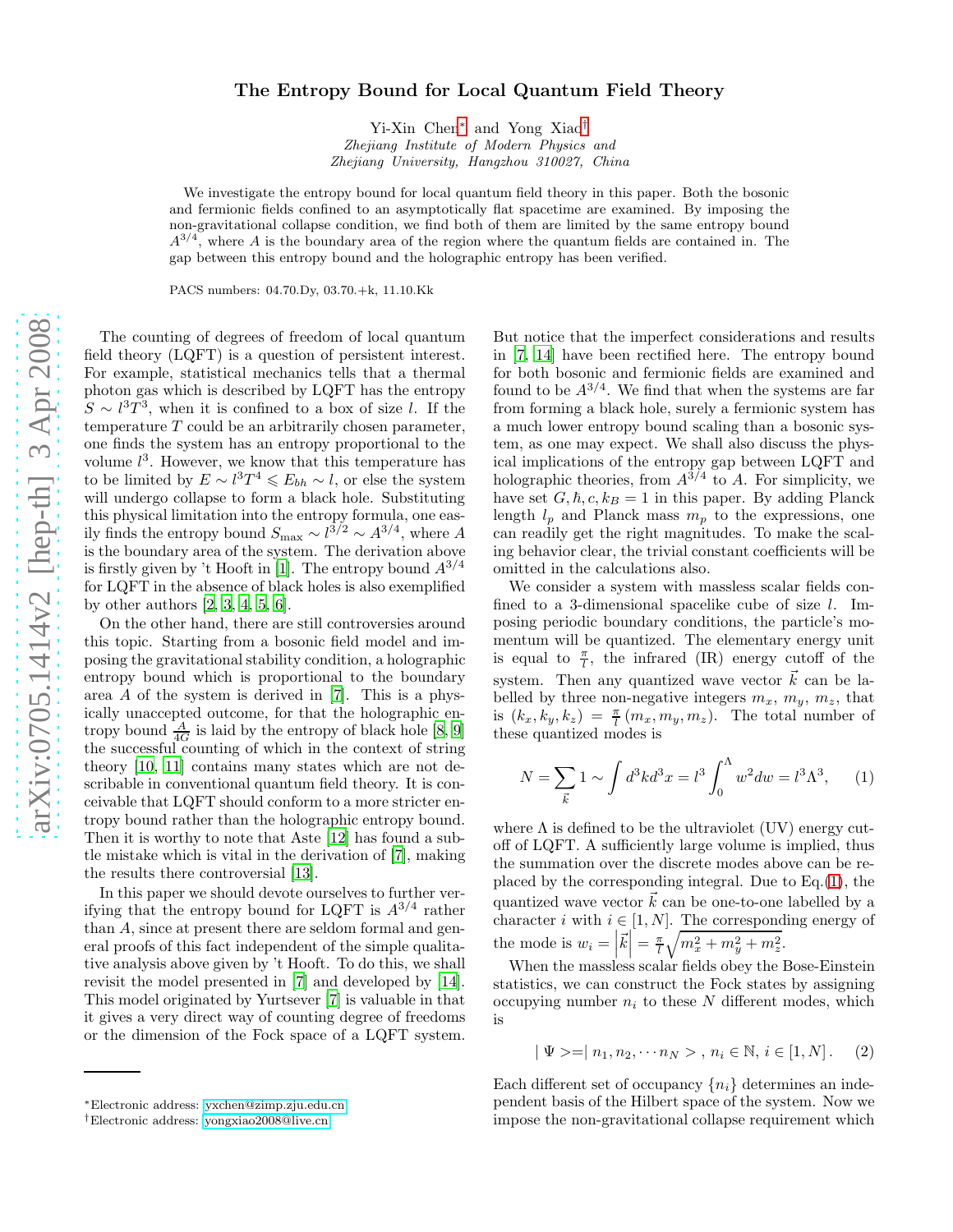states that the quantum states with energy more than the mass of a black hole of the same size is unstable and thus should be excluded from the physically permitted Hilbert space. It implies that

$$
E_{\Psi} = \sum_{i=1}^{N} n_i w_i \leqslant E_{bh} \sim l,
$$
\n(3)

where  $E_{bh}$  is the energy of the black hole with Schwarzschild radius  $r_s = l/2$ . The number of solutions or occupancies  $\{n_i\}$  satisfying the requirement Eq.[\(3\)](#page-1-0) gives the dimension of the physically permitted Hilbert space  $W \equiv \dim \mathbb{H}$ .

The entropy associated with the system is  $S =$  $-\sum_{i=1}^W$  $\sum_{j=1}$   $\rho_j$  ln  $\rho_j$  [\[7,](#page-3-6) [9\]](#page-3-8), where  $\rho_j$  is the possibility distribu-

tion on the Hilbert state basis. Obviously the maximum value of the expression can be realized by a uniform distribution  $\rho_j = \frac{1}{W}$ . The corresponding entropy is

$$
S_{\max} = -\sum_{j=1}^{W} \frac{1}{W} \ln \frac{1}{W} = \ln W.
$$
 (4)

To determine the maximum entropy of the system, we have to count out the dimension the Hilbert space, that is the number of admissible solutions  $\{n_i\}$  of Eq.[\(3\)](#page-1-0). This corresponds to the knapsack or counting lattice points problem in mathematics [\[15,](#page-3-14) [16](#page-3-15), [17\]](#page-3-16). That is, when adhering  ${n_i}$  to a Cartesian coordinate system  ${x_i}$ , the question refers to the counting of lattice points (points with integer coordinates) contained within the convex polytopes determined by  $\sum_{i=1}^{N} x_i w_i \leq E_{bh}, x_i \geq 0$ , with right-angle side lengths

$$
l_i = \frac{E_{bh}}{w_i}, \text{ where } i \in [1, N], \tag{5}
$$

It is interesting but difficult to find an exact solution to this question. However, the cases we refer to have  $l_i \gg 1$ . Thus we could use the volume of the corresponding polytopes to approximately evaluate the number of lattice points within them [\[15](#page-3-14), [18](#page-3-17)].

To make the analysis explicit, we start from the counting of quantum states with two different modes simultaneous excitated, namely we require  $n_{i_1}, n_{i_2} \neq 0, n_k = 0$ where  $k \neq i_1, i_2$ . Thus Eq.[\(3\)](#page-1-0) reduces to

$$
n_{i_1}w_{i_1} + n_{i_2}w_{i_2} \leqslant E_{bh}.\tag{6}
$$

Consider a 2-dimensional polytope  $\mathcal{P}^2$  with right-angle size lengths  $\frac{E_{bh}}{w_{i_1}}$  and  $\frac{E_{bh}}{w_{i_2}}$ . There is an one-to-one correspondence of the solutions  $\{n_{i_1}, n_{i_2}\}$  of Eq.[\(6\)](#page-1-1) with the lattice points in  $\mathcal{P}^2$ . Since each integer cell occupies one unit volume in the polytope, we can approximately evaluate the number of lattice points within  $\mathcal{P}^2$  by its 2dimensional volume  $Vol(P^2) = \frac{1}{2!} l_{i_1} l_{i_2}$ . Summing over the choices of  $i_1$ ,  $i_2$ , the total number of states with two modes simultaneously excitated is  $\frac{1}{2!}$   $\sum_{n=1}^{N}$  $\sum_{i_1$ 

Similarly, we estimate the number of quantum states with  $m$  modes simultaneously excitated by virtue of the volume of the related polytopes  $\mathcal{P}^m$  as  $Vol(\mathcal{P}) = \frac{1}{m!} S_m$ , where

<span id="page-1-0"></span>
$$
S_m \equiv \sum_{i_1 < i_2 < \cdots i_m}^N l_{i_1} l_{i_2} \cdots l_{i_m} < \frac{1}{m!} \left( \sum_{i=1}^N l_i \right)^m, \tag{7}
$$

<span id="page-1-7"></span>
$$
z \equiv \sum_{i=1}^{N} l_i \sim l^3 \int_0^{\Lambda} \frac{E_{bh}}{w} \cdot w^2 dw \propto E_{bh} l^3 \Lambda^2.
$$
 (8)

In belief, this entire procedure corresponds to evaluating the solutions of Eq.[\(3\)](#page-1-0) by counting the lattice points contained within  $\mathcal{P}^N$  and its lower dimensional surfaces  $\mathcal{P}^m$ . In this way we get the dimension of the Hilbert space

<span id="page-1-2"></span>
$$
W = \sum_{m=0}^{N} \frac{1}{m!} S_m < \sum_{m=0}^{N} \frac{1}{(m!)^2} z^m. \tag{9}
$$

<span id="page-1-3"></span>The summation in Eq.[\(9\)](#page-1-2) is up to  $S_N$ . It means that the states with N modes simultaneously excitated could contribute to the counting of the physical Hilbert space. To insure this, we consider a N particle state with one particle occupying one mode. This state is the lowest energy state with N modes simultaneously excitated and at least should satisfy the gravitational stability condition Eq. $(3)$ . It gives

<span id="page-1-6"></span>
$$
l^3 \int_0^\Lambda w \cdot w^2 dw \sim l^3 \Lambda^4 \leqslant E_{bh} \sim l. \tag{10}
$$

It is not other but the well-known UV-IR relation for LQFT first established by Cohen et al [\[2\]](#page-3-1) to exclude all non-gravitational stability states that lie within their Schwarzschild radius. For convenience, it is usually written as  $\Lambda \leqslant l^{-1/2}$ .

Combining the above results with the asymptotic form of the Bessel function, we have

<span id="page-1-4"></span>
$$
W < \sum_{m=0}^{N} \frac{1}{(m!)^2} z^m \leq \sum_{m=0}^{\infty} \frac{1}{(m!)^2} z^m \sim \exp\left(2\sqrt{z}\right). \tag{11}
$$

<span id="page-1-1"></span>Notice that the second inequality can be saturated at  $\Lambda = \Lambda_{\text{max}} = l^{-1/2}$ . The reason is as below. Since both z and N are functions of  $\Lambda$ , we find  $\sqrt{z} \sim l^{3/2} \sim N$  when  $\Lambda = l^{-1/2}$ . In this case there is  $\frac{1}{(m!)^2} z^m \sim \left(\frac{N}{m}\right)^{2m} \sim 0$  $(m! \sim m^m, m > N)$  which makes the use of  $\sum_{i=1}^{N}$  $\sum_{m=0}^{N} \sim \sum_{m=0}^{\infty}$  $m=0$ reasonable.

From Eq.[\(4\)](#page-1-3) and Eq.[\(11\)](#page-1-4), the maximum entropy is evaluated as [\[19\]](#page-3-18)

<span id="page-1-5"></span>
$$
S_{\text{max}} = \ln W < \left( E_{bh} l^3 \Lambda^2 \right)^{1/2} \sim l^2 \Lambda. \tag{12}
$$

If the UV cutoff  $\Lambda$  is taken as an arbitrary constant, one will find a holographic entropy bound proportional to the area  $A \sim l^2$  of the system. But actually taking  $\Lambda$  always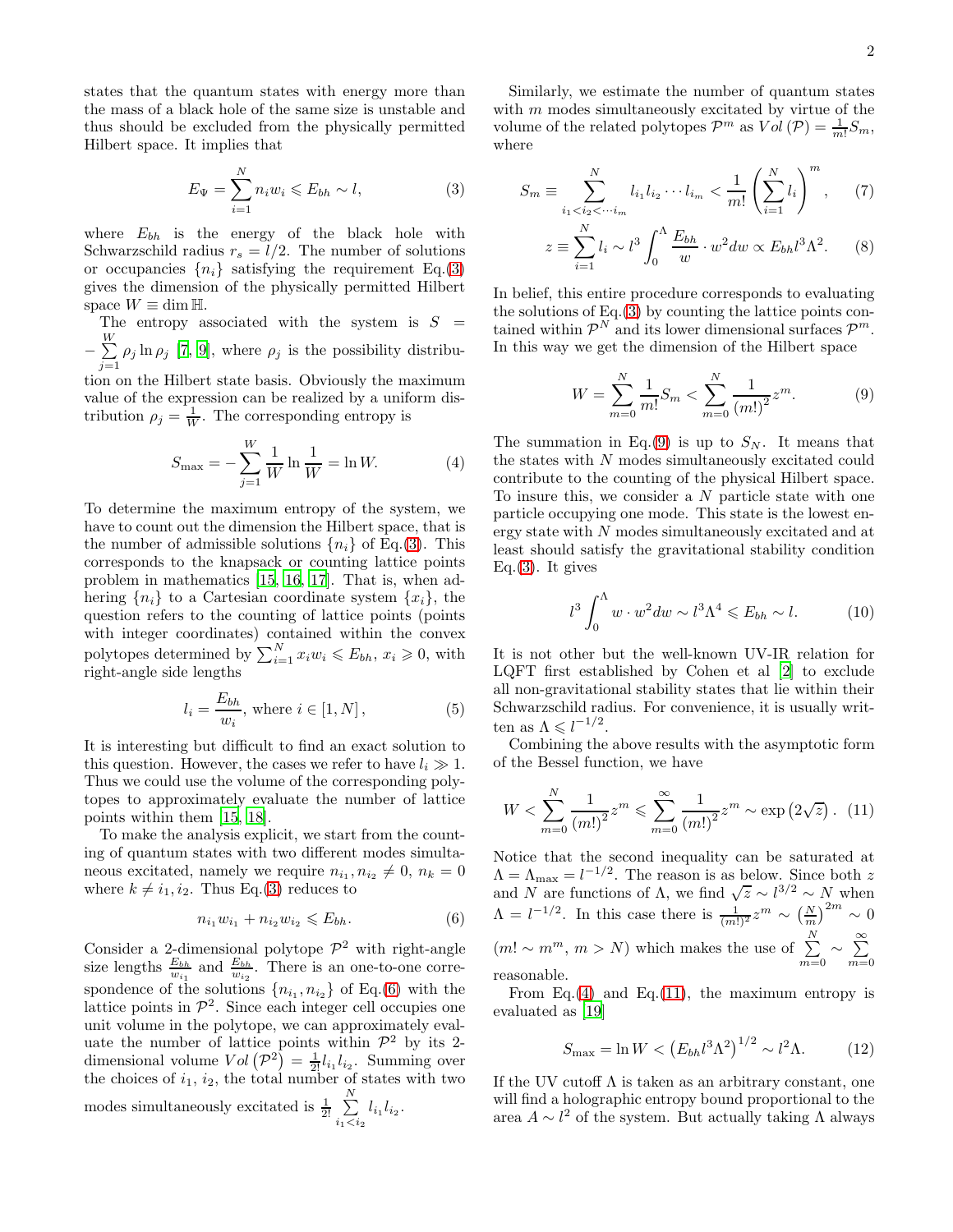as constant will cause troubles, such as the problem presented in [\[12](#page-3-11)] aiming to invalid the results of [\[7\]](#page-3-6). By contrast, we have pointed out that  $\Lambda$  should limited by the UV-IR relation  $\Lambda \leq l^{-\frac{1}{2}}$  for LQFT. Substituting it into Eq.[\(12\)](#page-1-5), we get the right entropy bound  $S_{\text{max}} \leqslant A^{3/4}$ .

Notice that the UV-IR relation  $\Lambda \leqslant l^{-\frac{1}{2}}$  plays an essential role in the evaluation of the entropy bound for LQFT. The validity of it for LQFT has been argued in the literature for various applications. In [\[2\]](#page-3-1), it has been pointed out that this UV-IR relation is necessary in order to make sure LQFT could be a good effective description of the nature. Furthermore, it was also illustrated in [\[5,](#page-3-4) [20](#page-3-19)] that when  $\Lambda > l^{-\frac{1}{2}}$ , the gravitational corrections to the energy of the system will be too large and lead to gravitational collapse, which makes a LQFT description invalid. This UV-IR relation even has found applications in cosmology to establish dark energy models [\[5,](#page-3-4) [20,](#page-3-19) [21\]](#page-3-20). As far as the present model is concerned, one can check the self-consistency of the use of the UV-IR relation in our calculation. When Eq.[\(10\)](#page-1-6) is saturated, it implies that only one state with  $N$  modes simultaneously excitated could exist. At the same time, the volume counting method gives  $\frac{1}{(m!)^2} z^m \sim \left(\frac{N}{m}\right)^{2m} \sim 0$  with  $m > N$ , which indicates that no states will be counted in the evaluation Eq.[\(11\)](#page-1-4) when  $m > N$ . This consistency is more than could be expected.

The analysis of entropy bound for fermionic fields is straightforward and will coincides with that given by Cohen et al [\[2\]](#page-3-1) for fermionic and compact bosonic fields. From the Fermi-Dirac statistics, occupancy number for any mode is simply 0 or 1. The UV-IR relation  $Eq.(10)$  $Eq.(10)$ insures that the state with all the  $N = l^3 \Lambda^3$  modes being occupied satisfies the gravitational stability requirement. It has been the maximum energy state in the fermionic system. Thus all the fermionic states can really contribute to the dimension of the Hilbert space, which gives  $W = 2^{l^3 \Lambda^3}$ . So the maximum entropy is  $S_{\text{max}} = \ln W \sim l^3 \Lambda^3$ . When  $\Lambda = \Lambda_{\text{max}} = l^{-1/2}$ , which means the energy of the system comes close to the critical energy to form a black hole, the fermionic system gives the same entropy bound  $A^{3/4}$  as that of bosonic systems. However, when  $\Lambda \ll l^{-1/2}$ , there is  $l^3 \Lambda^3 \ll l^2 \Lambda$ . It implies that when the energy of the system is far from the formation of a black hole, surely fermionic fields will have a much lower entropy bound scaling than that of bosonic fields.

The generalizations to D-dimensional space-time and quantized fields with polarization or higher spins are straightforward. Following the steps above, one can readily find the entropy bound scaling as  $(E_{bh}l^{D-1}\Lambda^{D-2})^{1/2}$ for bosonic fields and  $(l\Lambda)^{D-1}$  for fermionic fields, along with the UV-IR relation  $\Lambda \leqslant L^{-\frac{2}{D}}$ . Remembering that  $A = l^{D-2}$  and  $E_{bh} \sim l^{D-3}$ , the entropy bound  $A^{(D-1)/D}$ is retrieved for all bosonic and fermionic fields in D dimensions.

We have imposed an energy cutoff  $\Lambda$  in our derivation. The modes with energy more than the UV cutoff have been excluded in our consideration. But one may still argue that this cutoff can only be justified in an average sense, and worry about the states where some modes with momentum  $k > \Lambda$  are populated but the total energy is less than the size of the system  $l$ . Actually, the introduction of UV cutoff is a useful technique in the regularization of QFT. It doesn't deny minor fluctuations deviating from the introduced macroscopic parameter. The point is that these fluctuations will not cause considerable contributions to the final results. Here we write a rough calculation to clarify this issue. We start directly from Eq.[\(3\)](#page-1-0) to evaluate the number of physically permitted states, without an additional assumption about the cutoff. We use  $\Lambda_m$  as the highest reachable energy with  $m$  modes simultaneously excitated, which can be approximated taken as  $E_{bh}$ . (Or else the energy of the corresponding states will exceed the mass of a black hole of the same size.) Similar steps to these from Eq.[\(7\)](#page-1-7) to  $Eq.(9)$  $Eq.(9)$  lead to

$$
W < \sum_{m=0}^{\infty} \frac{1}{(m!)^2 m^{2m}} \left( E_{bh} l \right)^{3m} . \tag{13}
$$

From Stirling's formula, the dominant contribution to W comes from  $m_0 \sim (E_{bh} l)^{3/4} \sim A^{3/4}$ . With  $W \sim$  $e^{2m_0}$ , the induced entropy bound is still  $A^{3/4}$ . The states with more modes excitated are not permitted, since  $\frac{1}{(m!)^2 m^{2m}} (E_{bh} l)^{3m} \sim 0$  when  $m > A^{3/4}$ . Here  $\Lambda_{m_0} \sim \frac{E_{bh}}{m_0} \sim l^{-1/2}$ . Thus the UV-IR is still effective  $m_0$   $m_0$   $m_0$  is thus the  $\sigma$  v-It is sum enconvention. to note that the above estimation can also be generalized to higher dimensions and lead to the entropy bound  $A^{(D-1)/D}$ .

Now we turn to discuss the implications of our results. There is surely an entropy gap between LQFT and some unknown holographic theories, from  $A^{3/4}$  to A [\[20\]](#page-3-19). Actually, it has been pointed out in [\[2](#page-3-1)] that the holographic theories should have an UV-IR relation  $\Lambda \leq l^{-\frac{1}{3}}$ , compared to  $\Lambda \leqslant l^{-\frac{1}{2}}$  for the LQFT. The higher cutoff energy implies that one could detect more finer structures of the spacetime in holographic theories, since the UV cutoff determines the minimal detectable lengths. Thus the holographic theories would involve more degrees of freedom than that in the LQFT, which will fill the entropy gap between them. Nevertheless, the statistical principles of the holographic theories and the microscopic origin of the holographic UV-IR relation are still obscure. It inevitably involves the evaluation of quantum-gravitational degrees of freedom. The efforts in this direction will shed light on the understanding of the holographic principle [\[1,](#page-3-0) [22,](#page-3-21) [23\]](#page-3-22). It will also be interesting if one can explicitly count out all the holographic degrees of freedom similar to these we did for LQFT.

To support our arguments on the entropy gap, a definite example is useful. (For details, see our recent paper [\[20\]](#page-3-19).) For a homogeneous and isotropic universe with FRW metric, the energy contained within the apparent horizon is  $U = \frac{r_a}{2}$  where  $r_a$  is the radius of the apparent